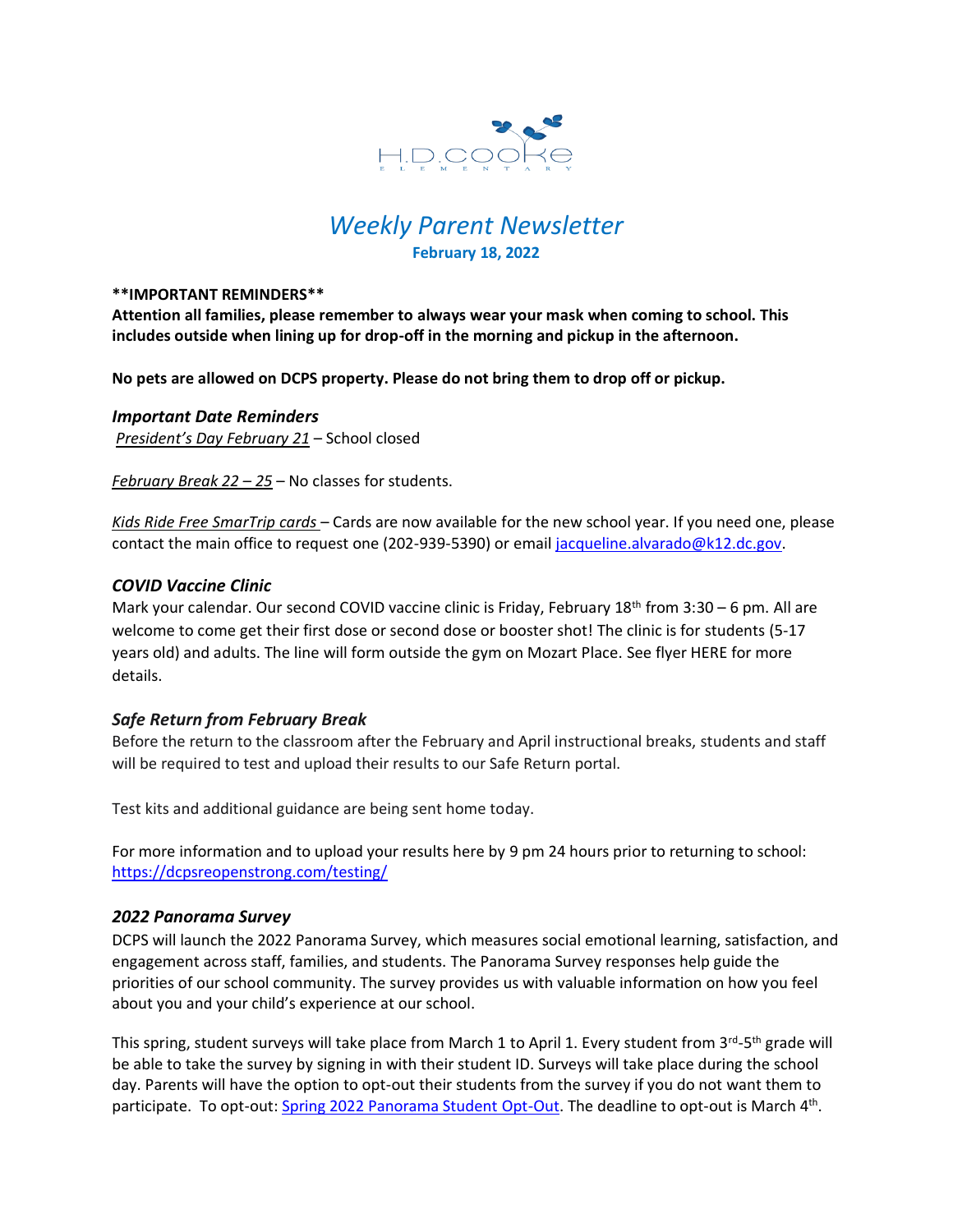# *3 rd Grade Swimming*

\*\*\*Updated start date. We have had some scheduling challenges. The students will now begin their swim time in March after the break.\*\*\*

ALL 3<sup>rd</sup> grade students will begin swimming classes at Marie Reed. Each 3<sup>rd</sup> grade class will walk once a week during their allotted time to and from the Cooke with chaperones. Lessons will take place on Friday mornings starting March until June 17<sup>th</sup>. Please contact the main office or Mr. Mitchell with any questions[. Click here](https://www.hdcookeschool.org/newsletters) for more information.

# *DCPS Telephone Townhall*

The Bowser Administration will be providing updates on the DCPS COVID-19 Protocol Updates among other critical recovery efforts and district priorities. Join DCPS Leadership on Wednesdays at 5:00pm for a Community Telephone Townhall series on the DCPS COVID-19 Protocols.

Teletownhall dial-in details below: Dial-in: 844-881-1314 \*No Passcode Required\*

Dates:

- Wednesday, March 30 at 5:00PM
- Wednesday, April 27 at 5:00PM
- Wednesday, May 25 at 5:00PM

# *COVID-19 Student Vaccination Status*

Please complete **[this form](https://forms.office.com/r/LReDit2A2c)** if your student has received the COVID-19 vaccination. Completing this form is completely OPTIONAL. This information will only be used to help us determine close contact quarantine for your student.

Vaccinated students who are in close contact to someone who tests positive for COVID-19 do NOT need to quarantine if they are not showing symptoms but are recommended to take a test between 3 and 5 days after they are exposed. Please contact the main office (202-939-5390) if you have any questions.

Form can also be found here:<https://forms.office.com/r/LReDit2A2c>

# *Chronic Absenteeism Reduction Effort or CARE*

At DC Public Schools (DCPS), we value the health and wellbeing of our students. We know that students who are healthy are better able to come to school and learn. We are pleased to share that DCPS is partnering with local doctors, nurses, and the DC Department of Health on a project to support our students' health and attendance in school.

Through the project -- which is called the Chronic Absenteeism Reduction Effort or CARE – parents or guardians can give permission to DCPS to securely share attendance information with their child's doctor(s), nurse(s), and medical office staff. This information will help these healthcare professionals to provide special outreach and medical attention to children that might be missing school and their families

[Click HERE](https://dcps.dc.gov/sites/default/files/dc/sites/dcps/page_content/attachments/CARE_Enrollment_packet_-_ENGLISH.pdf) for more information.